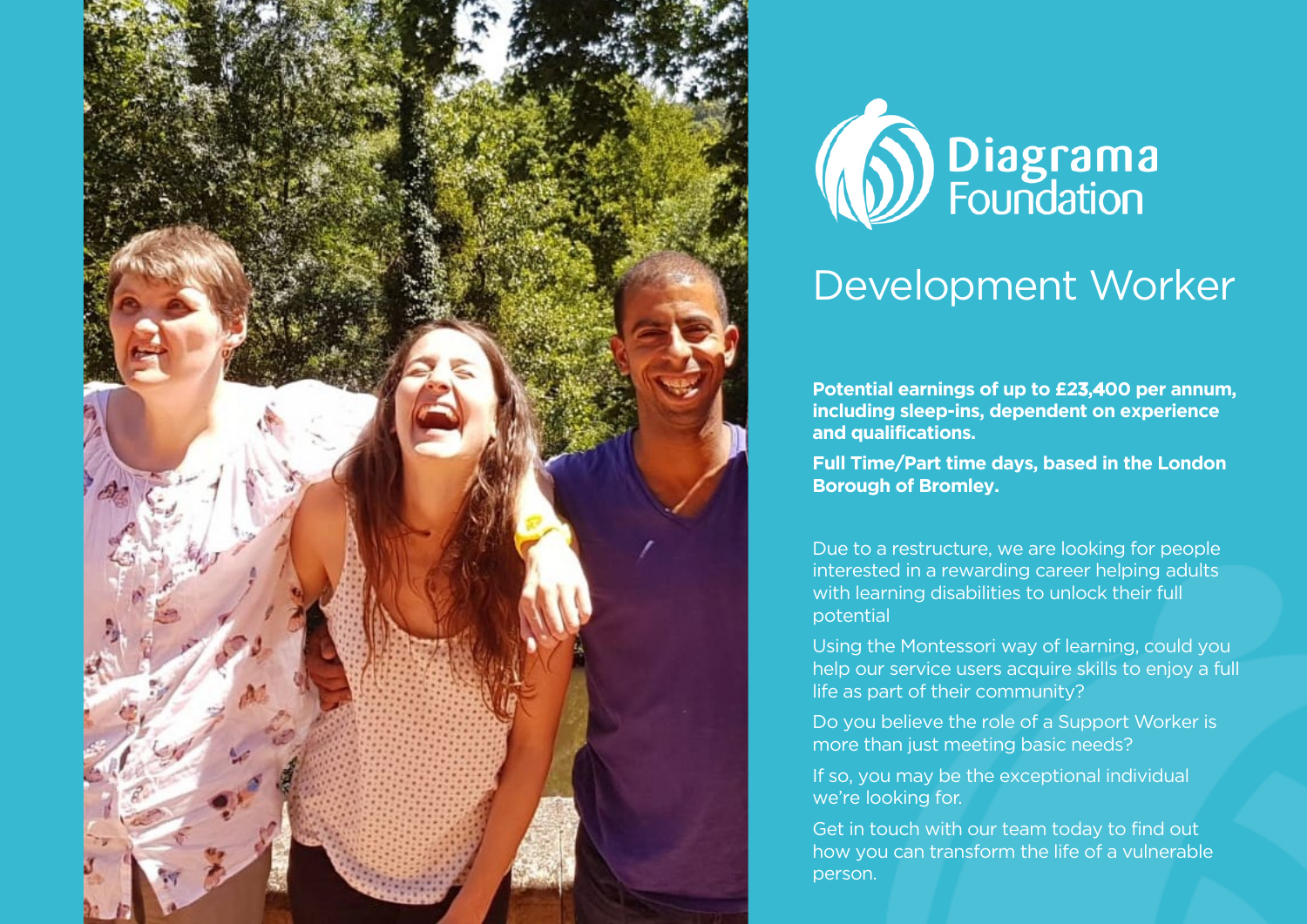#### Cabrini House - Orpington

Cabrini House is a home for 23 adults with a range of complex needs and learning disabilities.

Situated in a private cul-de-sac in Orpington, our dedicated and skilled team at Cabrini House provides professional and personalised care of the highest standard, where the needs of each individual lie at the heart of everything we do.

To enable our service users to enjoy life to the absolute best of their capabilities, our Interventions Manager designs holistic and individualised learning and development programmes which we deliver using the Montessori way of learning and Diagrama's methodology - employed at all our centres throughout Europe. As part of this we deliver activity sessions to improve our service users' cognitive abilities delivered under the Montessori method.

Our service users are treated respectfully and compassionately in a safe 'family' environment where they are always fully involved in decisions about their lives.

We foster positive relationships, encouraging strong bonds between residents and staff where individualised programmes of care are tailored to personal needs, wishes and development goals.

We go the extra mile to nurture learning and ambitions by supporting participation in a wide range of exciting and engaging educational, vocational and leisure pursuits that develop individuals' behaviours and skills.

We are attentive to service users' needs. supporting emotional, mental and physical health needs and encouraging friendships in a safe and stimulating environment with spaces that support nurture and allow privacy as well.

Cabrini House is part of the Diagrama Foundation – an exciting and innovative charity which supports vulnerable people and encourages staff to think out of the box to find interesting solutions to a variety of challenges.

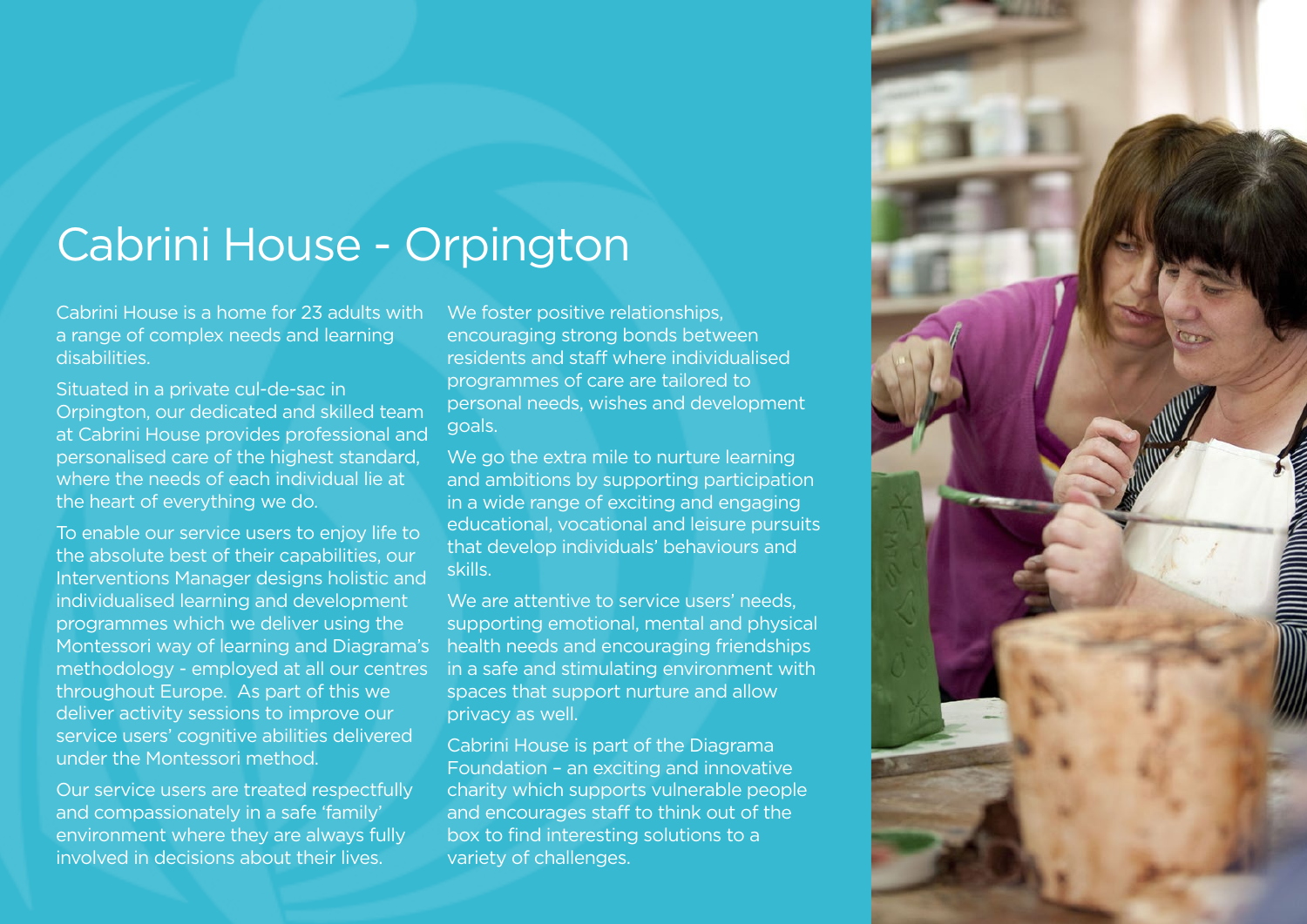## About the role

You will provide essential care and support to all our service users, in a role which is pivotal to helping our service users become as independent as possible.

Working with our Interventions Manager, you will design, lead and support delivery of Montessori activity sessions to help our service users maintain and improve their cognitive skills. You will be a consistent and caring role model who is professional and non judgemental, encouraging individual independence and community integration.

You will lead by example to help service users fully participate in all day-to-day activities - including meal times and household tasks.

#### You will also:

- deliver other learning and development activities to support individual goals and take a conscientious and dedicated approach to their health and personal care.
- encourage service users to be active within their local community and support them to try new experiences.
- be dedicated to ensuring the wellbeing and safeguarding of our service users at all times and be willing to go the extra mile to enrich their lives.
- positively support the continuous improvement process within our home to



ensure we continue to provide innovative approaches and remain at the forefront of care provision.

- keep accurate records, recording and reporting in a person-centred, factual manner.
- contribute to the development of our service, through reviews, supervisions, team meetings and training opportunities.
- work safely and ensure contractual and regulatory compliance so that our service users can trust, feel safe and have confidence in the support we provide.
- be flexible our service operates 24/7, 52 weeks of the year and our team work a variety of shifts throughout the day as well as working a small number of sleep-in shifts.

#### Your qualities

You will be a highly motivated professional with a genuine desire to provide a positive and engaging environment for our service users. You will be trustworthy and caring and enjoy working as part of a team. Your skills and competencies will align to our values and ideally, you will have relevant qualifications up to and including a degree or equivalent. A skilled verbal and written communicator, you will also have good computer skills. Due to the learning needs of our service users we are particularly interested in hearing from candidates who have a Montessori qualification for working with 3 to 6-year-olds and at least 2 years experience of working in a Montessori environment.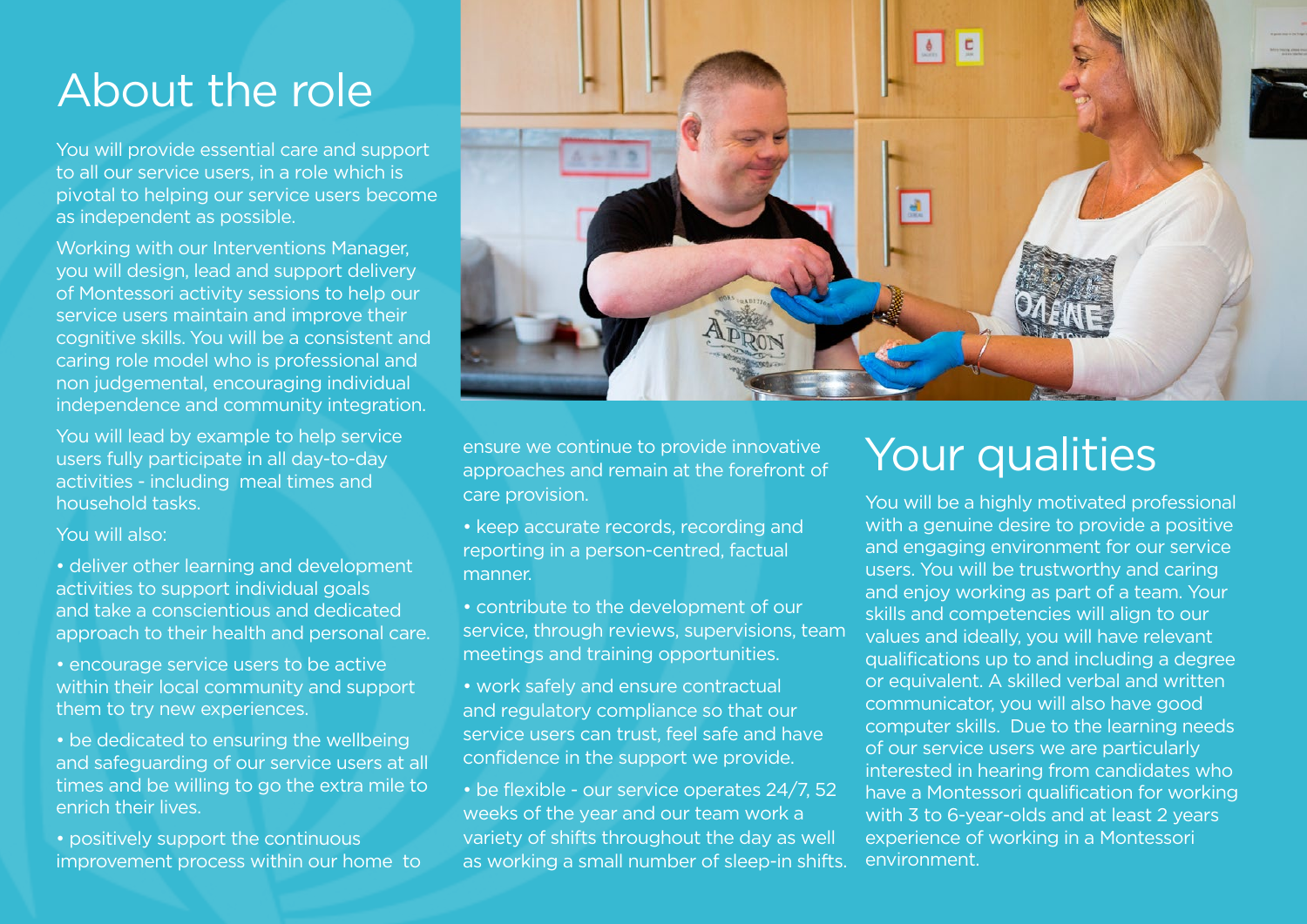# Why work for

Diagrama is a charity which has supported vulnerable children, young people, adults and families around the world for almost 30 years.

Our aim is simple - we want a better, more equal society, one that cares for those less fortunate and ensures no-one is excluded. Dedication, innovation and education lie at the core of all our work, with the needs of the individual at the heart of everything we do.

Every member of our team plays a vital role in our journey and is encouraged to help shape it along the way. And we're never afraid to try something new – that's how we learn and get closer to achieving our aims.

www.diagramafoundation.org.uk



*'I love working with the residents - learning and exploring their curious and energetic ways and revelling in watching them grow. Each day is unique. If you are caring and want a career that makes you happy, look no further than Cabrini House.*

*- Aaron*

You can enjoy a full and varied career with the Diagrama Foundation.

In addition to a competitive salary, our benefits package reflects the importance we place on this role and includes:

- 6.8 weeks annual leave (pro rata) including bank holidays
- Free meals when on shift during recognised meal times when located at Orpington
- Progressive sick pay scheme
- Simply Health medical support